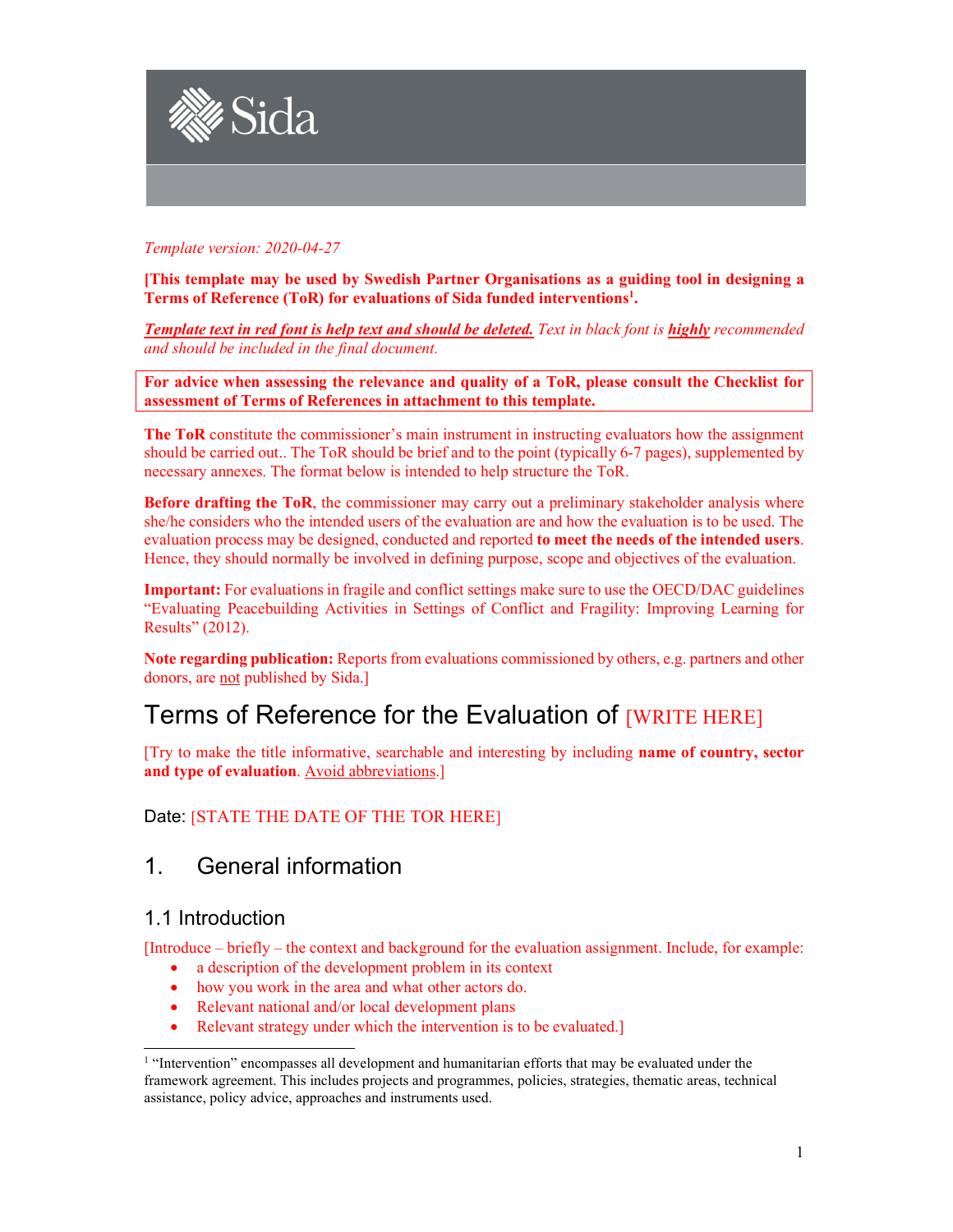# 1.2 Evaluation object: Intervention to be evaluated

[The evaluation object is the intervention that is to be evaluated. It should be described here. Include information that is important for the evaluators to know for a successful assignment. It is recommended to include the intervention proposal, or a later description if more applicable, as an annex to the ToR.]

The evaluation object is [STATE THE OBJECT HERE: Intervention X]

[DESCRIBE THE OBJECT HERE including for example:

- x goals/objectives and theory of change
- target groups
- $\bullet$  a description of challenges related to cross-cutting issues relevant for the object (e.g. gender equality, conflict, environment and climate change)
- implementation arrangements
- funds budgeted and spent
- geographical area
- how the intervention to be evaluated relates to other initiatives (donor or govment funded)
- specific issues/challenges that the evaluator should be aware of
- previous evaluations commissioned by partner or others]

For further information, the intervention proposal/document is attached as Annex B.

The intervention logic or theory of change of the intervention may be further elaborated by the evaluator in the inception report, if deemed necessary.

# 1.3 Evaluation rationale

[Describe why the evaluation is to be carried out at this point in time.]

# 2. The assignment

## 2.1 Evaluation purpose: Intended use and intended users

[Determining the purpose of the evaluation goes hand in hand with identifying its intended use and users. Asking **how the evaluation will be used and by whom** will help to clarify the purpose. Ideally, intended users should contribute to the evaluation design, for example by identifying issues to be addressed and evaluation questions to be answered. Commonly, primary intended users are your organisation and your partners.]

The purpose or intended use of the evaluation is to [STATE THE PURPOSE HERE]

[For example:

- help your organisation and your partner X to assess progress of on-going intervention Y to learn from what works well and less well. The evaluation will be used to inform decisions on how project implementation may be adjusted and improved; or
- provide your organisationa and your partners with an input to upcoming discussions concerning the preparation of a new phase of intervention Y; or
- serve as an input for your organisation to a decision on whether intervention Z shall receive continued funding or not; or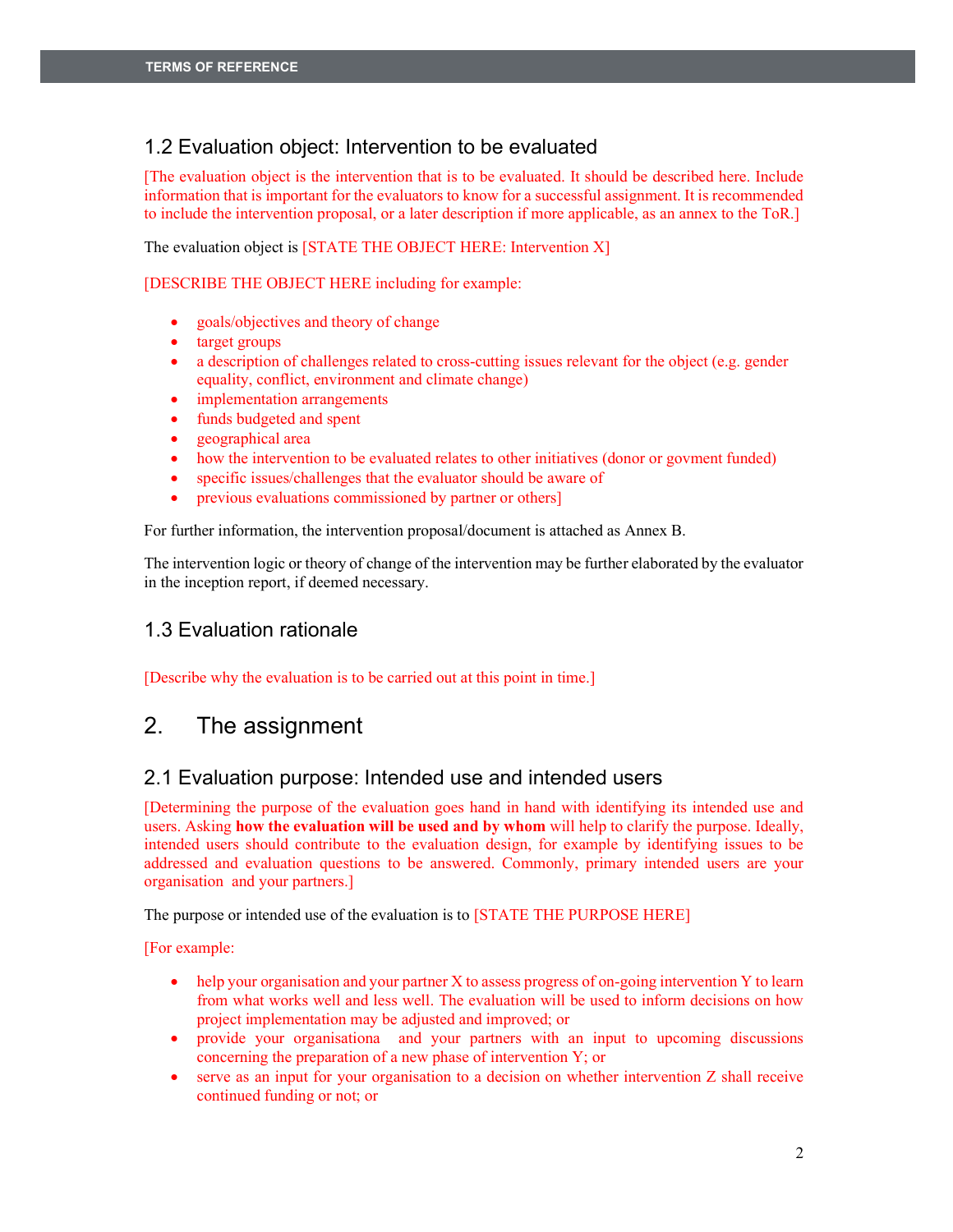• help your organisationa to assess progress of its portfolio of projects/programmes to inform strategic decision making.]

The primary intended users of the evaluation are [STATE PRIMARY INTENDED USERS HERE]

[For example:

- $\bullet$  the project management team of project/programme X
- your organisation

The evaluation is to be designed, conducted and reported to meet the needs of the intended users and tenderers shall elaborate in the tender how this will be ensured during the evaluation process. Other stakeholders that should be kept informed about the evaluation include [STATE OTHER STAKEHOLDERS HERE]

[For example:

- The ministry and/or agency in sector  $x$
- Donors  $x, y$  and  $z$
- $\bullet$  Local authorities in district/municipality x, y and z]

During the inception phase, the evaluator and the users will agree on who will be responsible for keeping the various stakeholders informed about the evaluation.

### 2.2 Evaluation scope

[The evaluation scope defines what is to be covered by the evaluation. The evaluation does not have to cover the entire intervention. Be explicit about the delimitations of the evaluation, such as the time period, a specific target group, or particular aspect of the intervention. In complex programmes it is advisable to focus the evaluation to a limited number of components or aspects of the intervention.]

The evaluation scope is limited to [DESCRIBE THE SCOPE HERE]

[For example:

- time frame to be covered by the evaluation
- geographical coverage of the evaluation
- $\bullet$  target groups to be included in the evaluation

If needed, the scope of the evaluation may be further elaborated by the evaluator in the inception report.

## 2.3 Evaluation objective: Criteria and questions

[Formulating the objective means to translate the purpose of the evaluation (section 2.1) into evaluation questions, to clarify what the evaluation aims to find out. For development interventions, frame the questions in relation to the widely used and agreed OECD/DAC criteria for evaluating development assistance - **relevance**, **coherence**, **effectiveness**, **efficiency**, **impact**, and **sustainability.** For evaluation of humanitarian assistance, there are additional OECD/DAC criteria – **connectedness**, **coverage**, **coherence** and **coordination** to consider. Standard questions based on the definitions of the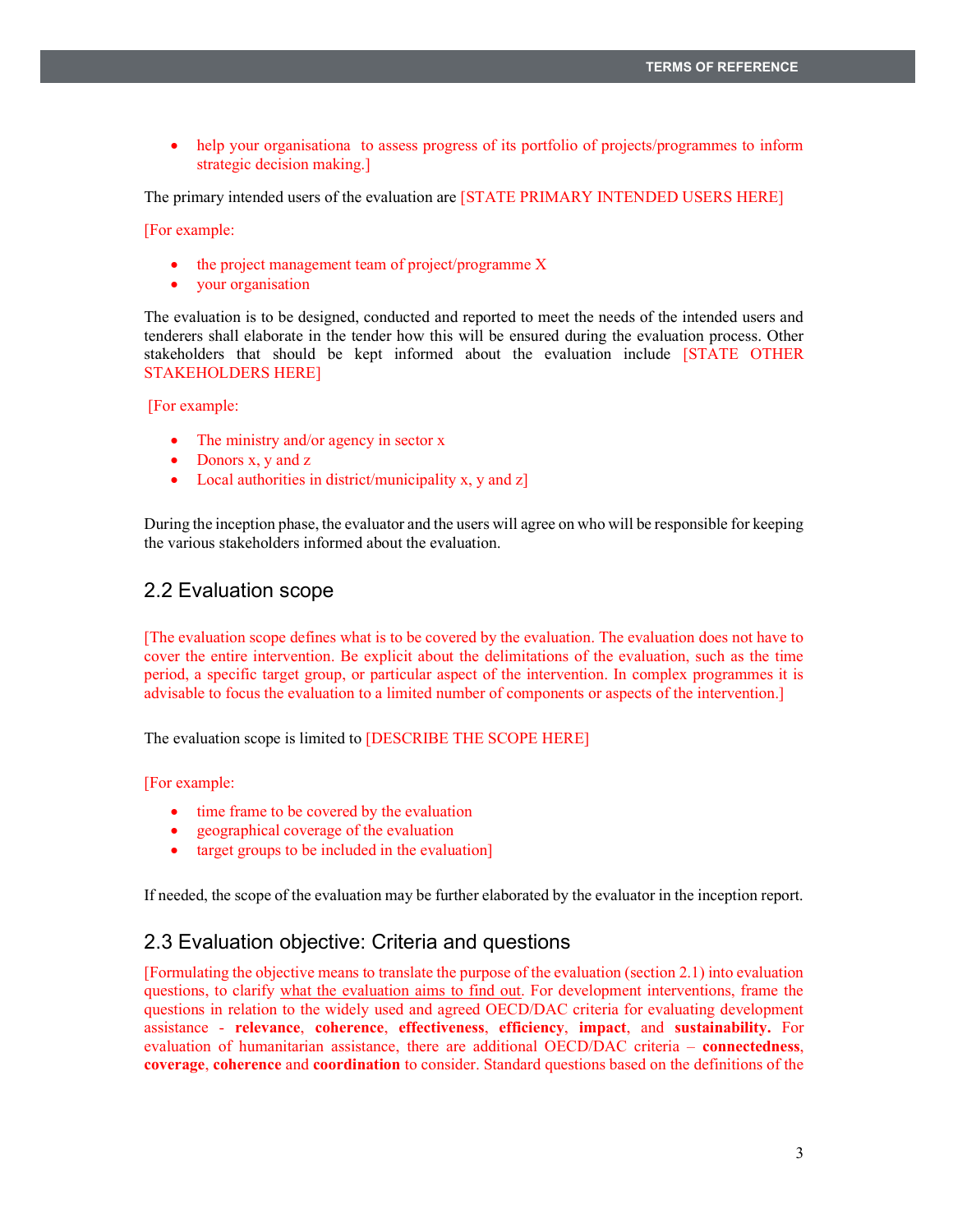various criteria are found below, or please consult the OECD/DAC document Better Criteria for Better Evaluation<sup>2</sup> for a more indepth description.

**It is not required that all evaluation criteria are covered in one single evaluation**. Rather, it is advisable to focus on a few, to ensure the evaluation's analytical depth of each choosen criteria. How many depends on the status of implementation of the intervention as well as the available time frame and budget. For a mid-term evaluation for example, it may be less useful to include sustainability.]

The objective/objectives of this evaluation is/are to [STATE THE OBJECTIVE HERE]

[For example:

- x evaluate the *(state one or more evaluation criteria)* of internvetion x and formulate recommendations on how its management team can improve and adjust implementation.
- x evaluate the *(state one or more evaluation criteria)* of intervention x and formulate recommendations as an input to upcoming discussions concerning the preparation of a new phase of the intervention.
- evaluate *(state one or more evaluation criteria)* of intervention x as an input to the decision whether or not it shall receive continued funding.
- x evaluate the *(state one or more evaluation criteria)* of support to organisation x in country y to provide Sida with background information for developing an operationalisation plan for the new cooperation strategy.

Formulate one or several evaluation questions under each chosen criterion to further clarify what the evaluation aims to find out. Questions should be precise and researchable/possible to answer. Please limit the number of questions so that they can be addressed with sufficient depth given the timeframe and budget for the evaluation (a maximum of 10 questions is recommended).

For development interventions, it is highly recommended to only use the predefined standard questions provided under each criterion below, and to require that the consultant refines them in the tender and during the inception phase.]

The evaluation questions are: [LIST THE CHOSEN CRITERION AND EVALUATION QUESTIONS HERE]

#### **[Relevance: Is the intervention doing the right thing?**

- $\bullet$  To what extent has the intervention objectives and design responded to beneficiaries', global, country, and parter/institution needs, policies, and priorities, and have they continued to do so if/when circumstances have changed?
- To what extent have lessons learned from what works well and less well been used to improve and adjust intervention implementation?

#### **Coherence: How well does the intervention fit?**

• How compatible has the intervention been with other interventions in the country, sector or organisation where it is being implemented?

#### **Effectiveness: Is the intervention achieving its objectives?**

<sup>2</sup> OECD/DAC (2019) *Better Criteria for Better Evaluation: Revised Evaluation Criteria Definitions and Principles for Use.*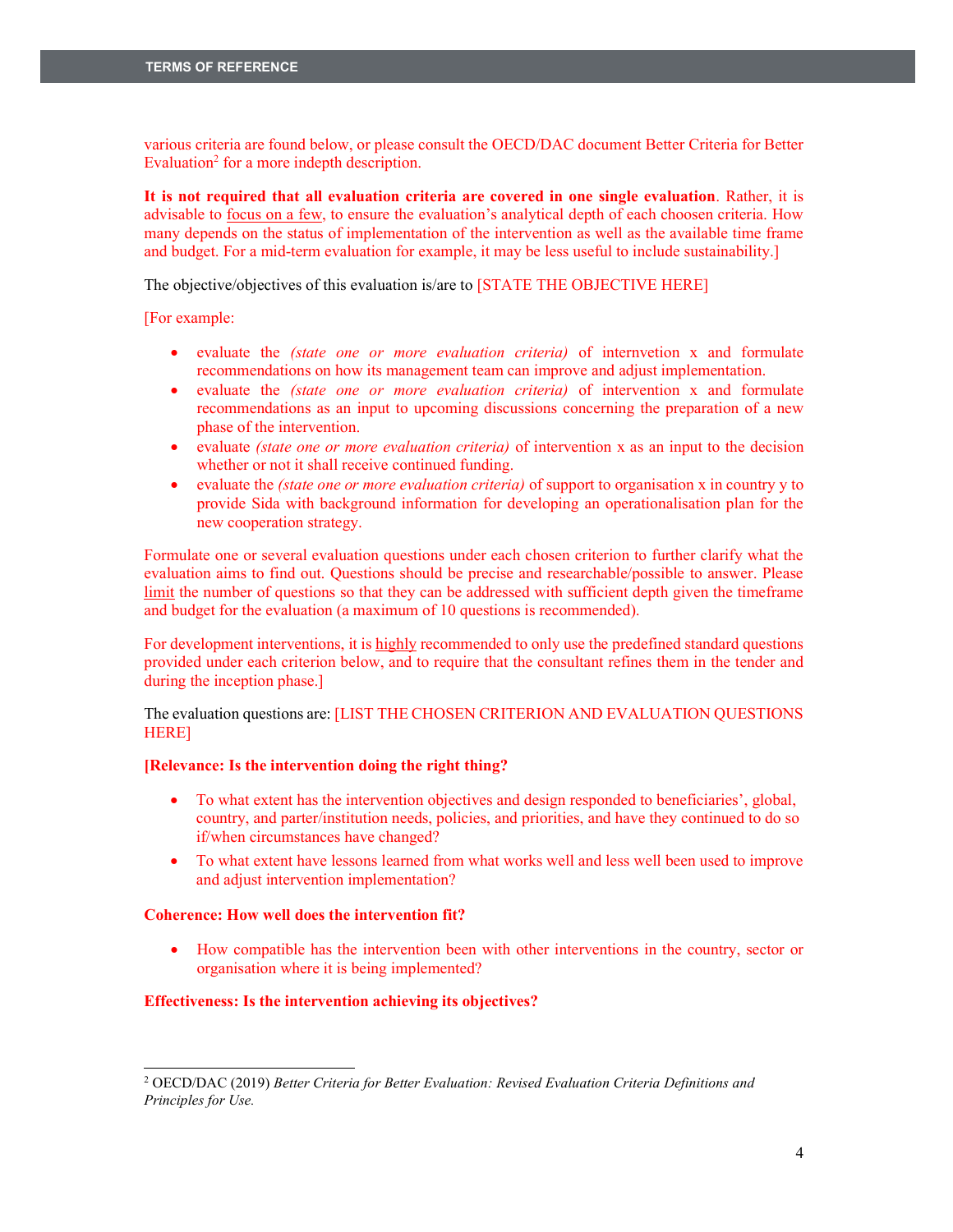- To what extent has the intervention achieved, or is expected to achieve, its objectives, and its results, including any differential results across groups?
- $\bullet$  Have the M&E system delivered robust and useful information that could be used to assess progress towards outcomes and contribute to learning?

#### **Efficiency: How well are resources being used?**

To what extent has the intervention delivered, or is likely to deliver, results in an economic and timely way?

#### **Impact: What difference does the intervention make?**

To what extent has the project or programme generated, or is expected to generate, significant positive or negative, intended or unintended, high-level effects?

#### **Sustainability: Will the benefits last?**

• To what extent will the net benefits of the intervention continue, or are likely to continue?

For humanitarian assistance, the following additional criteria could also be considered. We recommend that you use one or a few (but rarely all) of the four questions below.

**Connectedness** (this criterion replaces the sustainability criterion above)

• To which extent has the humanitarian assistance taken longer-term and interconnected problems into account?

#### **Coverage**

• To what extent were major population groups reached by the humanitarian assistance?

#### **Coherence**

- To what extent have policies of different actors been mutually consistent?
- Were human rights consistently respected?

#### **Coordination**

• To what extent have the interventions of different actors been harmonised?

Furthermore, based on the description of cross-cutting challenges one may consider including evaluation questions that address the perspective of the poor and the rights perspective in the project/programme as well as to what extent conflict sensitivity, gender equality and environmental considerations have been mainstreamed in the project or programme. For example, one may include one or two questions such as:

- Has the intervention contributed to poverty reduction? How?
- Has the intervention been implemented in accordance with the rights perspective (a Human Rights Based Approach): i.e. Have target groups been participating in project planning, implementations and follow up? Has anyone been discriminated by the intervention through its implementation? Has the intervention been implemented in a transparent fashion? Are there accountability mechanisms in the project?
- Has the intervention been designed and implemented in a conflict sensitive manner?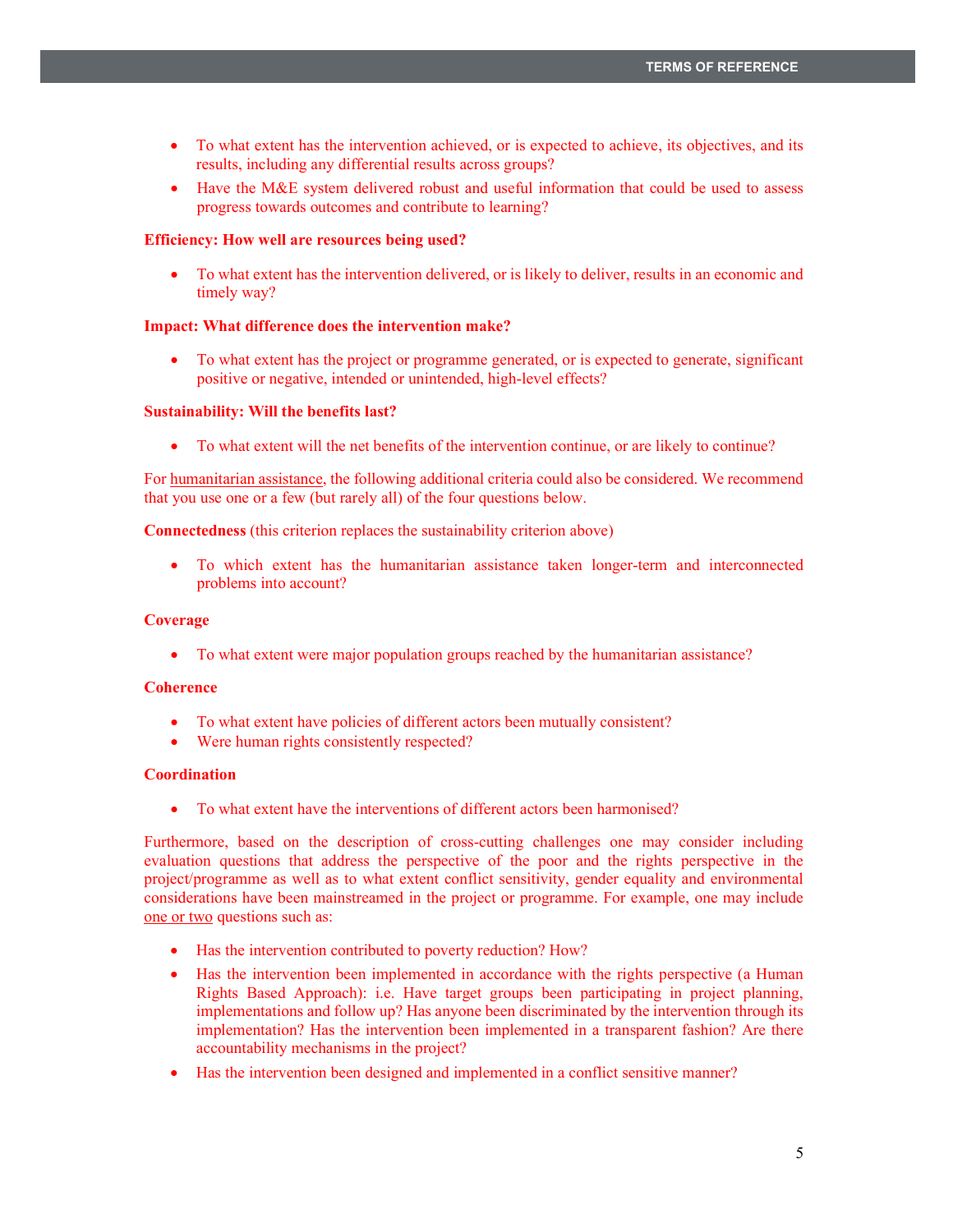- How has gender equality been integrated into the design, planning and implementation of the intervention? To what extent has the intervention contributed to the improvement of gender equality? Has the project had any positive or negative effects on gender equality? Could gender mainstreaming have been improved in planning, implementation or follow up?
- Has the intervention been designed and implemented in accordance with the perspective on environment and climate change, and if so how and with what results, i.e. have risks for the environment been considered and managed?

Bear in mind that adding questions of this type will increase the scope of the assignmet and additional time/budget will be be necessary.]

Questions are expected to be developed in the tender by the tenderer and further refined during the inception phase of the evaluation.

## 2.4 Evaluation approach and methods

[It is advisable to let the evaluator propose an appropriate methodology and methods to answer the evaluation questions in the tender and to further develop it during an inception phase. If it is known that data access can be constrained, add a paragraph with brief information on this.]

It is expected that the evaluator describes and justifies an appropriate evaluation approach/methodology and methods for data collection in the tender. The evaluation design, methodology and methods for data collection and analysis are expected to be fully developed and presented in the inception report.

Limitations to the chosen approach/methodology and methods shall be made explicit by the evaluator and the consequences of these limitations discussed in the tender. The evaluator shall to the extent possible, present mitigation measures to address them. A clear distinction is to be made between evaluation approach/methodology and methods.

A *gender responsive* approach/methodology, methods, tools and data analysis techniques should be used.

The approach to the evaluation should be *utilization-focused*, which means the evaluator should facilitate the *entire evaluation process* with careful consideration of how everything that is done will affect the use of the evaluation. It is therefore expected that the evaluators, in their tender, present i) how intended users are to participate in and contribute to the evaluation process and ii) methodology and methods for data collection that create space for reflection, discussion and learning between the intended users of the evaluation.

In cases where sensitive or confidential issues are to be addressed in the evaluation, evaluators should ensure an evaluation design that do not put informants and stakeholders at risk during the data collection phase or the dissemination phase.

### 2.5 Organisation of evaluation management

[This section describes the organisation and management structure of the evaluation at your side, focusing on the roles of intended users in the evaluation process. The evaluation shall be organised in a way that contributes to the purpose of the evaluation. Choose one of the two following alternatives of standard text in black font. Adjust to context if necessary.]

[Alternative 1: for evaluations where the organisation and your cooperation partner are the intended users] This evaluation is commissioned by [STATE organisation here]. The intended user(s) is/are [STATE INTENDED USERS HERE]. The intended users of the evaluation form a steering group,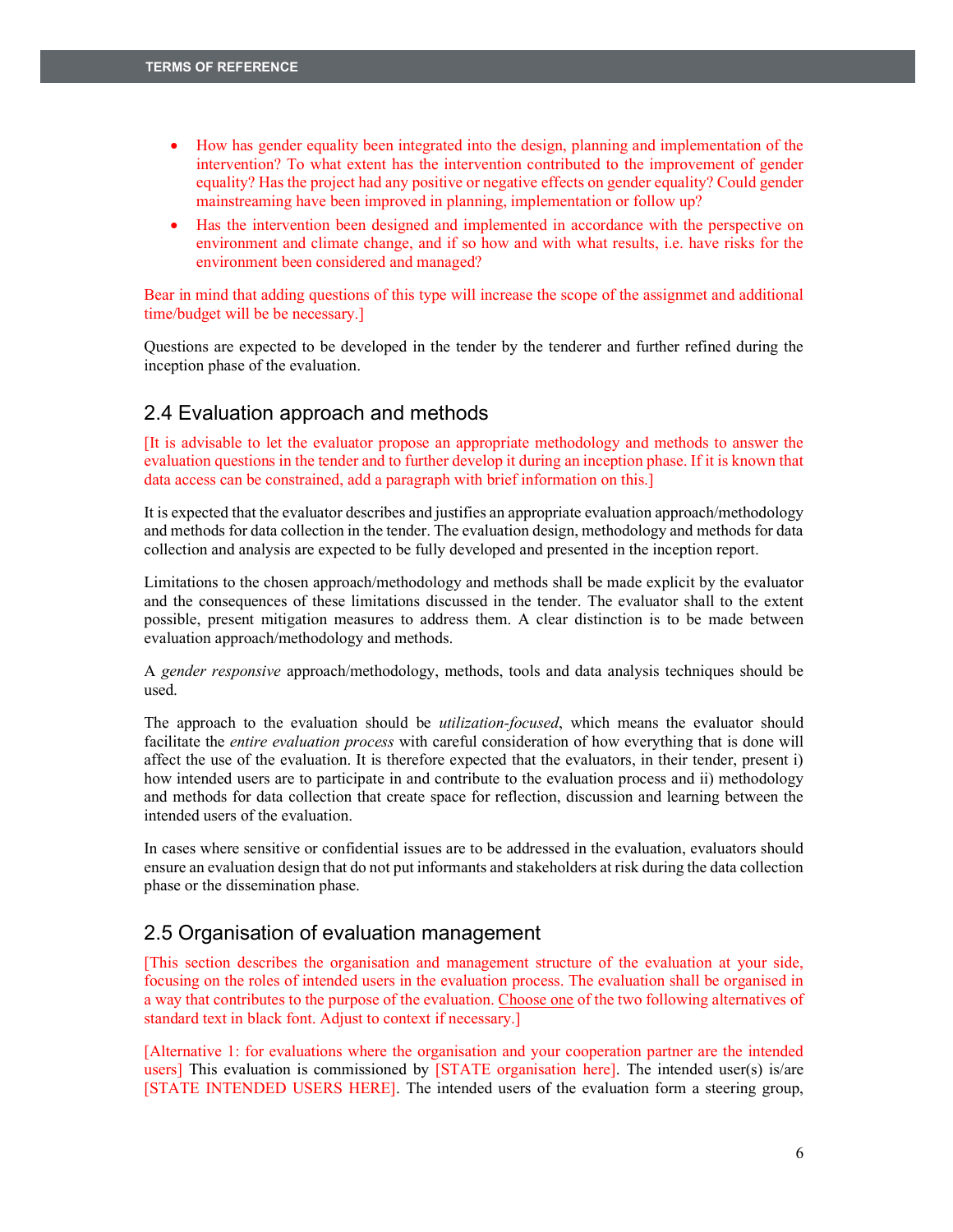which has contributed to and agreed on the ToR for this evaluation. The steering group is a decisionmaking body. It will approve the inception report and the final report of the evaluation [ADD "and to evaluate the tenders" IF DESIRABLE]. The steering group will participate in the start-up meeting of the evaluation, as well as in the debriefing/validation workshop where preliminary findings and conclusions are discussed.

[Alternative 2: for evaluations where your organisation is the only intended user] This evaluation is commissioned by [STATE organisation HERE]. The intended user is/are [STATE INTENDED USERS HERE]. As the evaluation will serve as an input to the decision on whether [STATE NAME OF PROJECT/PROGRAMME HERE] shall receive continued funding or not, the intended user is the commissioner. [STATE PARTNER ORGANISATION HERE] has contributed to the ToR and will be provided with an opportunity to comment on the inception report as well as the final report, but will not be involved in the management of the evaluation. Hence the commissioner will evaluate tenders, approve the inception report and the final report of the evaluation. The start-up meeting and the debriefing/validation workshop will be held with the commissioner only.

## 2.6 Evaluation quality

[Choose one of the three following alternatives of standard text in black font.]

[Alternative 1: for development evaluations] All evaluations of organisation X shall conform to OECD/DAC's Quality Standards for Development Evaluation<sup>3</sup>. The evaluators shall use the Sida OECD/DAC Glossary of Key Terms in Evaluation<sup>4</sup> and the OECD/DAC Better Criteria for Better Evaluation<sup>5</sup>. The evaluators shall specify how quality assurance will be handled by them during the evaluation process.

[Alternative 2: for evaluations regarding humanitarian assistance] The evaluation shall conform to OECD/DAC's Quality Standards for Development Evaluation<sup>6</sup> and use the OECD Guidance for Evaluating Humanitarian Assistance in Complex Emergencies<sup>7</sup>. The evaluators shall use the Sida OECD/DAC Glossary of Key Terms in Evaluation<sup>8</sup> and the OECD/DAC Better Criteria for Better Evaluation<sup>9</sup>. The evaluators shall specify how quality assurance will be handled by them during the evaluation process.

[Alternative 3: for evaluations regarding peace and conflict] The evaluation shall conform to  $OECD/DAC$ 's Quality Standards for Development Evaluation<sup>10</sup> and use the OEDC/DAC Evaluating Peacebuilding Activities in Settings of Conflict and Fragility: Improving Learning for Results<sup>11</sup>. The evaluators shall use the Sida OECD/DAC Glossary of Key Terms in Evaluation<sup>12</sup> and the OECD/DAC

<sup>3</sup> OECD (2010) *DAC Quality Standards for Development Evaluation*.

<sup>4</sup> Sida (2014) *Glossary of Key Terms in Evaluation and Results Based Management.*

<sup>5</sup> OECD/DAC (2019) *Better Criteria for Better Evaluation: Revised Evaluation Criteria Definitions and Principles for Use*.

<sup>6</sup> OECD (2010) *DAC Quality Standards for Development Evaluation*.

<sup>7</sup> OECD (1999) *Guidance for Evaluating Humanitarian Assistance in Complex Emergencies*.

<sup>8</sup> Sida (2014) *Glossary of Key Terms in Evaluation and Results Based Management*.

<sup>9</sup> OECD/DAC (2019) *Better Criteria for Better Evaluation: Revised Evaluation Criteria Definitions and Principles for Use*.

<sup>10</sup> OECD (2010) *DAC Quality Standards for Development Evaluation*.

<sup>11</sup> OECD (2012) *Evaluating Peacebuilding Activities in Settings of Conflict and Fragility: Improving Learning for Results*.

<sup>12</sup> Sida (2014) *Glossary of Key Terms in Evaluation and Results Based Management*.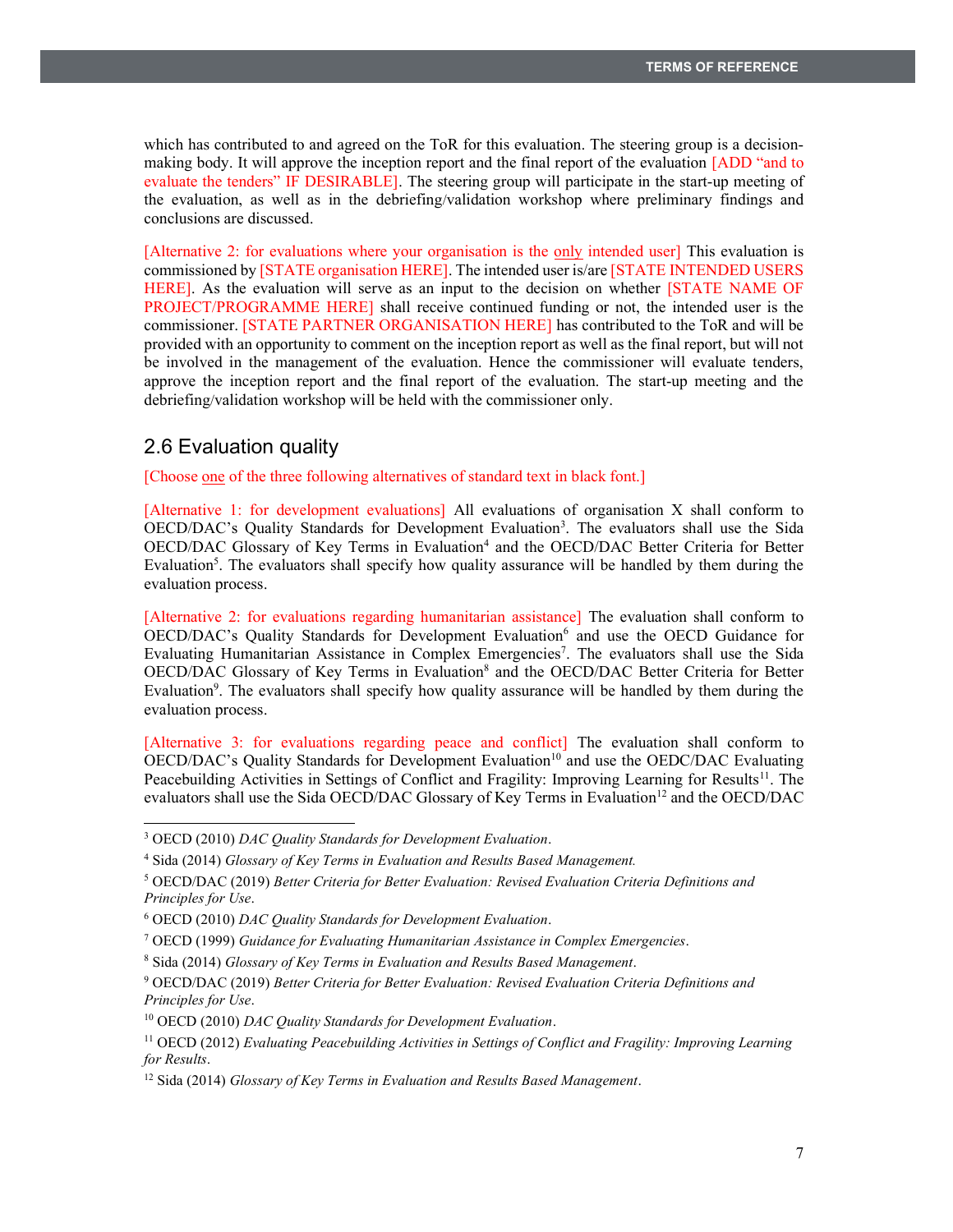Better Criteria for Better Evaluation<sup>13</sup>. The evaluators shall specify how quality assurance will be handled by them during the evaluation process.

# 2.7 Time schedule and deliverables

[Specify key deliverables and milestones for the inception, data collection and analysis as well as the reporting phases. Allow sufficient calendar time for the inception phase, the evaluator's preparatory work, travel and data collection, as well as for participation, discussions, debriefings and turn-around time for drafts to be read, commented on and revised. **This is especially important in evaluations of humanitarian work and in conflict and post-conflict settings.**

The start-up meeting and the inception report are important as they provide opportunities for you and the evaluator to ensure that you have a mutual understanding of the ToR and the assignment.

**Note:** The final reporting can be in traditional written form, or in any other form that suits the particular evaluation (e.g. workshops, presentations, film, etc.) provided that recommendations are documented.]

[To do:

- $\bullet$  Use the standard text in black font and adjust, specify and/or add deliverables in the table that will serve the purpose of your evaluation. **If you decide to use another format for reporting than a final report, adjust items 7-9 to reflect that.** Item 10 is a common dissemination output but can be replaced by other activities that better serve the purpose of the evaluation.
- Add specific expectations regarding communication during the evaluation process (frequency, with whom etc.) and/or upcoming strategic issues that require consultation, if any.
- Allow sufficient time for the evaluator to find the right evaluation team for the job and to prepare the tender and inception report documents.
- $\bullet$  Note: The time between deliverables 5, 6 and 7 is when the main data collection, analysis, report writing and quality assurance (2-3 days) takes place. **Do allow enough time for this.**]
- When preparing the list, please confirm availability of key colleagues and cooperation partners during the assignment.
- For evaluations of humanitarian work and in conflict and post-conflict settings it is important to build in flexibility in the list.]

It is expected that a time and work plan is presented in the tender and further detailed in the inception report. The evaluation shall be carried out [STATE START AND END DATE]. The timing of any field visits, surveys and interviews need to be settled by the evaluator in dialogue with the main stakeholders during the inception phase.

The table below lists key deliverables for the evaluation process. Alternative deadlines for deliverables may be suggested by the consultant and negotiated during the inception phase.

| <b>Deliverables</b> | <b>Participants</b>                              | <b>Deadlines</b>                         |
|---------------------|--------------------------------------------------|------------------------------------------|
| LOCATION/VIRTUAL]   | Start-up meeting/s [STATE   [STATE PARTICIPANTS] | <b>STATE DATE/TIME</b><br><b>PERIODI</b> |

<sup>13</sup> OECD/DAC (2019) *Better Criteria for Better Evaluation: Revised Evaluation Criteria Definitions and Principles for Use*.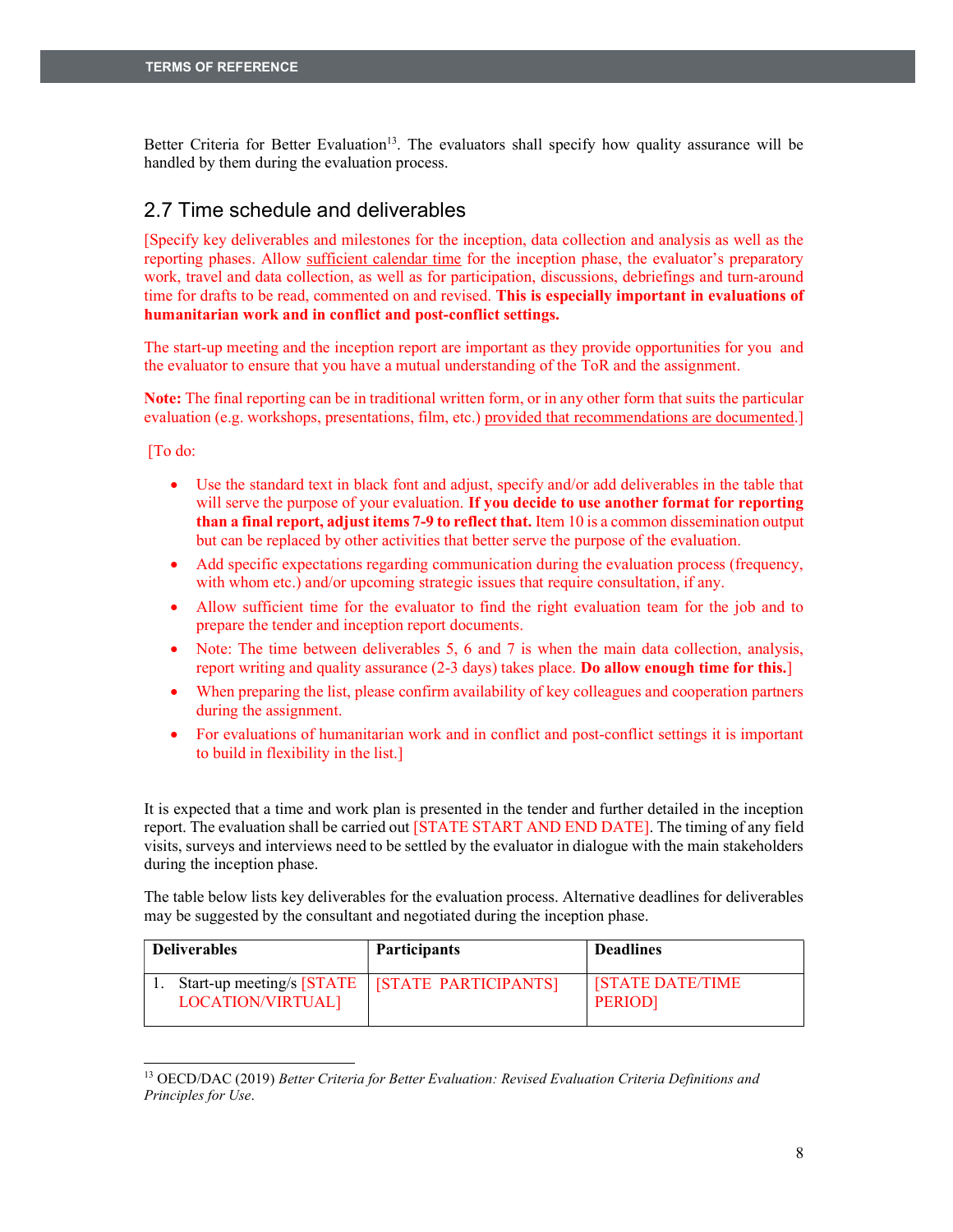|                  |                                                                                                                                       |                      | [Please note that it is important<br>to allow enough time from the<br>start of the procurement<br>process to the start of the<br>assignment, i.e. the time<br><i>before</i> this start-up meeting.                                                       |
|------------------|---------------------------------------------------------------------------------------------------------------------------------------|----------------------|----------------------------------------------------------------------------------------------------------------------------------------------------------------------------------------------------------------------------------------------------------|
|                  | 2. Draft inception report                                                                                                             |                      | Tentative [STATE<br><b>TENTATIVE DATE]</b><br>[Allow a minimum of 3 weeks<br>from start-up of evaluation. It<br>is highly recommended to<br>allow more than 3 weeks for<br>the inception phase]                                                          |
| 3.               | Inception meeting [STATE]<br>LOCATION/VIRTUAL]                                                                                        | [STATE PARTICIPANTS] | Tentative [STATE<br><b>TENTATIVE DATE]</b>                                                                                                                                                                                                               |
| $\overline{4}$ . | Comments from intended<br>users to evaluators<br>(alternatively these may be<br>sent to evaluators ahead of<br>the inception meeting) |                      | Tentative [STATE<br><b>TENTATIVE DATE]</b><br>[Allow at least 2 weeks for<br>commenting]                                                                                                                                                                 |
| 5.               | Data collection, analysis,<br>report writing and quality                                                                              | Evaluators           | [Allow a minimum of 4 weeks<br>for data collection, analysis,                                                                                                                                                                                            |
|                  | assurance                                                                                                                             |                      | report writing and quality<br>assurance including time for<br>planning of field missions. For<br>evaluations in fragile contexts,<br>more time is required to allow<br>for security arrangements and<br>ongoing assessment of the<br>security situation] |
| 6.               | Debriefing/validation<br>workshop (meeting)                                                                                           | [STATE PARTICIPANTS] | <b>[STATE TENTATIVE</b><br>DATES]                                                                                                                                                                                                                        |
| 7.               | Draft evaluation report                                                                                                               |                      | Tentative [STATE<br><b>TENTATIVE DATE]</b><br>[Allow at least 3 weeks for<br>analysis, report writing and<br>quality assurance between the<br>debriefing/validation meeting<br>and submission of the draft<br>report]                                    |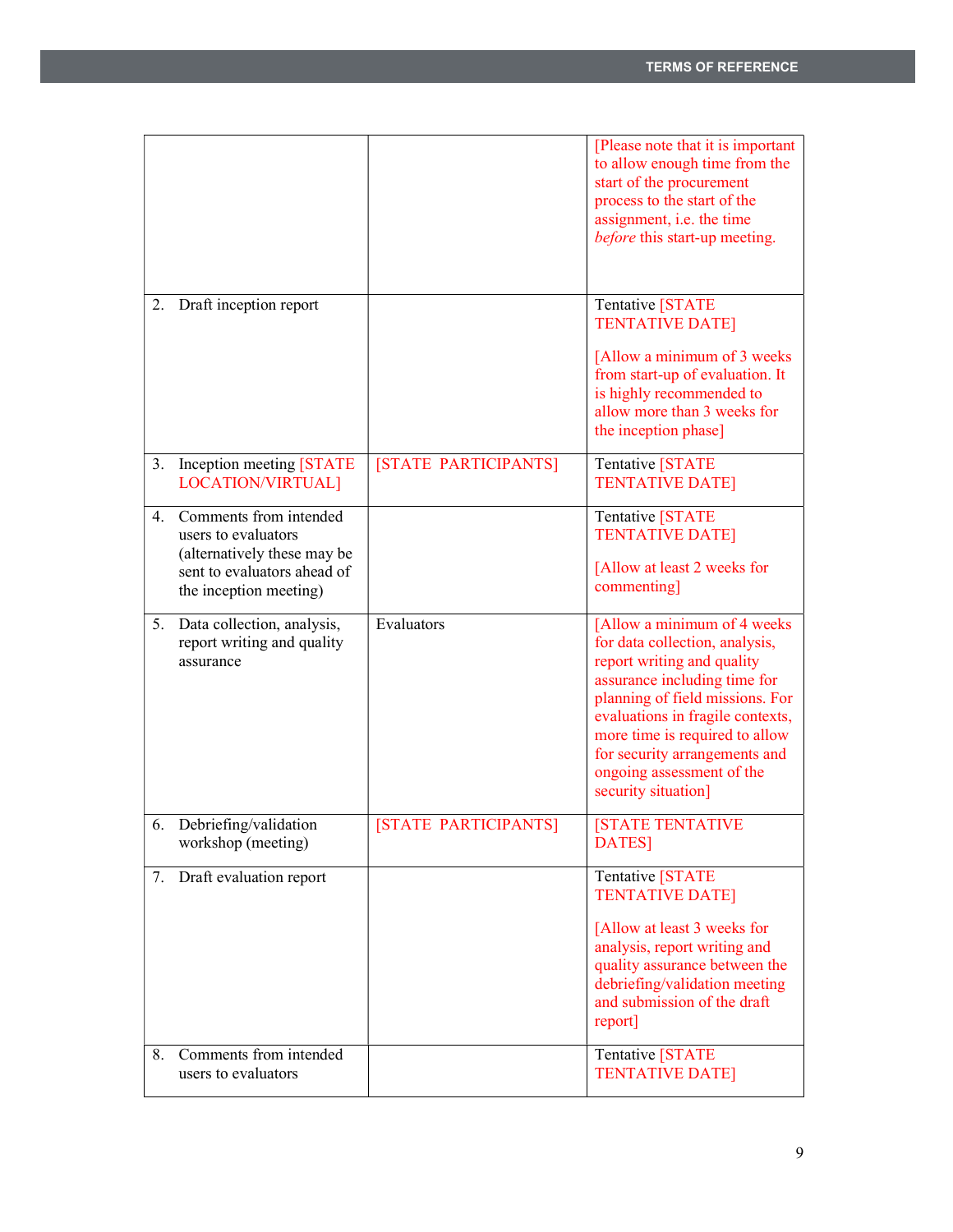|                                          |                       | [Allow at least 2 weeks for<br>commenting and plan for<br>quality assurance of revised<br>versions] |
|------------------------------------------|-----------------------|-----------------------------------------------------------------------------------------------------|
| 9. Final evaluation report               |                       | [STATE DATE]<br>[Allow at least 2 weeks for<br>revisions]                                           |
| 10. Seminar [STATE]<br>LOCATION/VIRTUAL] | [STATE TARGET GROUPS] | Tentative [STATE<br><b>TENTATIVE DATE]</b>                                                          |

**The inception report** will form the basis for the continued evaluation process and shall be approved by X (your organisation) before the evaluation proceeds to implementation. The inception report should be written in [STATE LANGUANGE] and cover evaluability issues and interpretations of evaluation questions, present the evaluation approach/methodology (including how a utilization-focused and gender responsive approach will be ensured), a stakeholder mapping, methods for data collection and analysis as well as the full evaluation design. A clear distinction between the evaluation approach/methodology and methods for data collection shall be made. All limitations to the methodology and methods shall be made explicit and the consequences of these limitations discussed. A specific time and work plan, including number of hours/working days for each team member, for the remainder of the evaluation should be presented. The time plan shall allow space for reflection and learning between the intended users of the evaluation.

[**Note:** If a final report is required the two paragraphs below should be used. If another format will be used, delete the paragraphs and specify the format and that recommendations need to be documented.]

**The final report** shall be written in [STATE LANGUAGE] [if not English, request an Executive Summary translated into English] and be professionally proof read. The final report should have clear structure). The executive summary should be maximum 3 pages. The evaluation approach/methodology and methods for data collection used shall be clearly described and explained in detail and a clear distinction between the two shall be made. All limitations to the methodology and methods shall be made explicit and the consequences of these limitations discussed. Findings shall flow logically from the data, showing a clear line of evidence to support the conclusions. Conclusions should be substantiated by findings and analysis. Evaluation findings, conclusions and recommendations should reflect a gender analysis/an analysis of identified and relevant cross-cutting issues. Recommendations and lessons learned should flow logically from conclusions. Recommendations should be specific, directed to relevant stakeholders and categorised as a short-term, medium-term and long-term. The report should be no more than [STATE NUMBER OF PAGES] [a maximum of 35 pages is recommended, but the number of pages must relate to the complexity of the evaluation object] excluding annexes (including Terms of Reference and Inception Report). The evaluator shall adhere to the Sida OECD/DAC Glossary of Key Terms in Evaluation<sup>14</sup>.

## 2.8 Evaluation team qualification

<sup>&</sup>lt;sup>14</sup> Glossary of Key Terms in Evaluation and Results Based Management, Sida in cooperation with OECD/DAC, 2014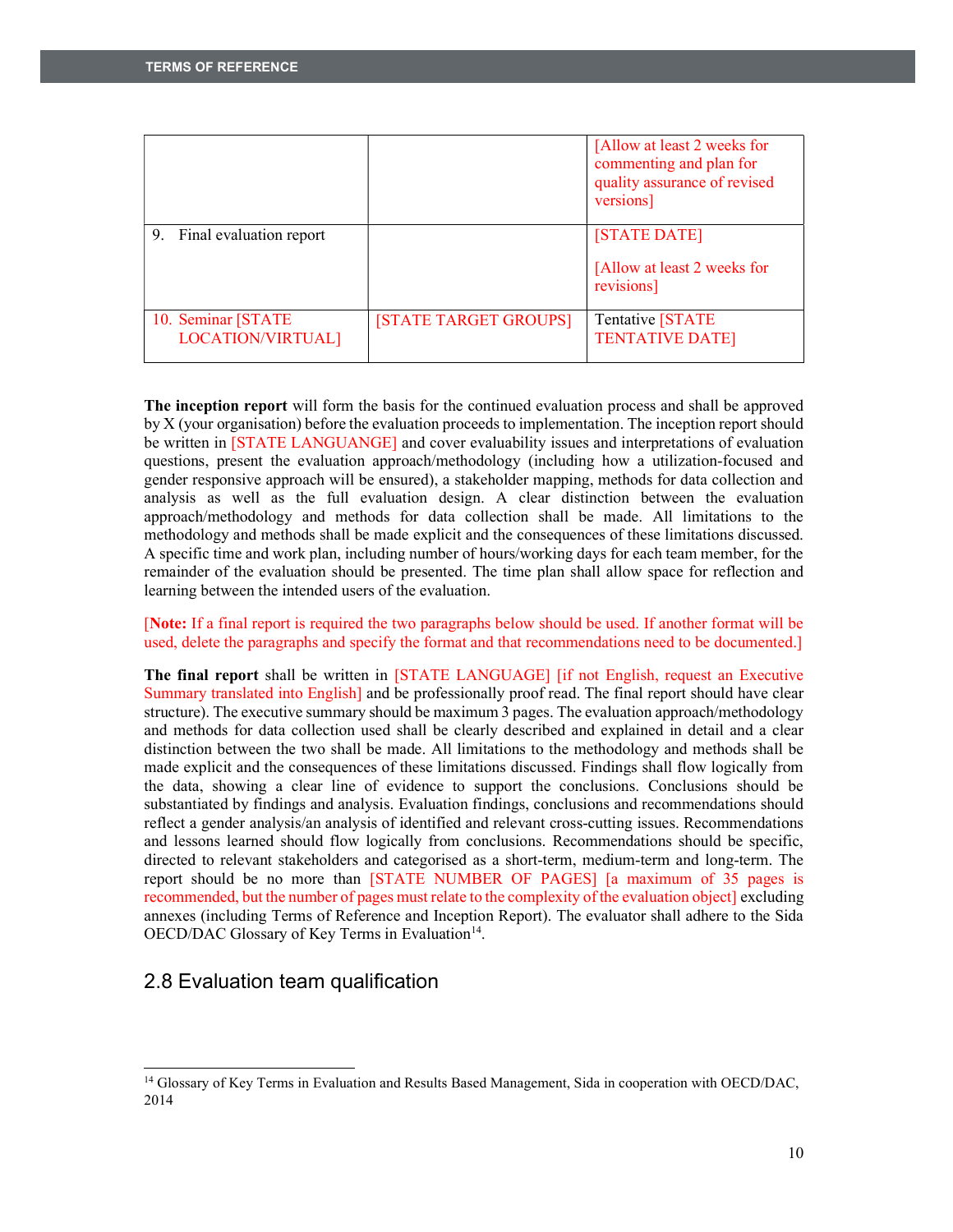The evaluation team leader shall have documented skills and experience from conducting evaluations and leading evaluation teams, including communication and facilitation skills. The team leader should have english language skills.

The evaluation team shall include the following competencies: [LIST MANDATORY EVALUATION TEAM COMPETENCIES HERE]

A CV for each team member shall be included in the call-off response. It should contain a full description of relevant qualifications and professional work experience.

It is important that the competencies of the individual team members are complimentary. It is highly recommended that local consultants are included in the team if appropriate.

The evaluators must be independent from the evaluation object and evaluated activities, and have no stake in the outcome of the evaluation.

## 2.9 Financial and human resources

The maximum budget amount available for the evaluation is [STATE THE BUDGET CEILING HERE].

[It is important to set a maximum budget fit for purpose. Avoid specifying the number of working days etc. to allow evaluators to suggest a work plan suitable to the proposed evaluation methodology. **Important:** Evaluations in fragile and conflict settings will most probably require additional budget for necessary security arrangements.]

The contact person at X (Your organisation) is [STATE THE FUNCTION, UNIT AND DEPARTMENT HERE]. The contact person should be consulted if any problems arise during the evaluation process.

Relevant documentation will be provided by [STATE THE FUNCTION, UNIT AND DEPARTMENT HERE]. [Relevant documentation such as assessment memos, annual reports, audit reports etc must always be prepared well in advance and shared with the evaluators at the start-up meeting.]

Contact details to intended users (your organisation, cooperation partners, other donors etc.) will be provided by [STATE THE FUNCTION AND ORGANISATION HERE].

The evaluator will be required to arrange the logistics [STATE FOR EXAMPLE BOOKING INTERVIEWS, PREPARING VISITS ETC. HERE] including any necessary security arrangements.

# 3. Annexes

[The compulsory attachments to the ToR are Annex A "List of key documentation", Annex B "Project/Programme document".]

### Annex A: List of key documentation

[List the key resources that are available either publicly on the internet or will be distributed with the ToR (e.g. internal documents) in order to provide evaluators with insight and guidance when preparing the tender (e.g. relevant strategy documents, programme documents and reports).]

#### [PLEASE LIST KEY DOCUMENTS HERE]